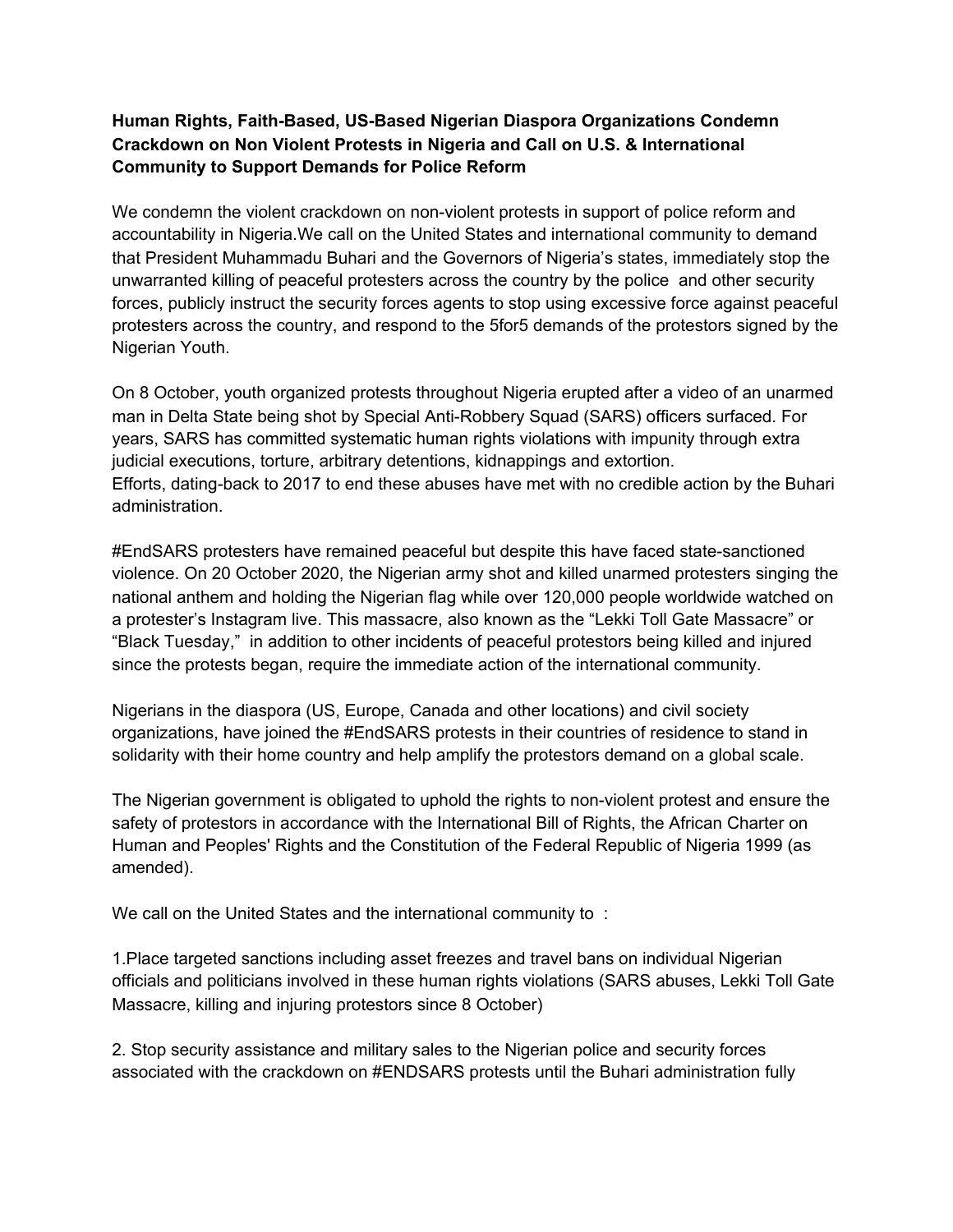complies with relevant laws and policy regarding ensuring accountability for human rights violations in regards to security cooperation, military aid, and arms sales.

3. The Office of the Prosecutor at the International Criminal Court should open an investigation into individual perpetrators of human rights violations arising out of SARS abuses, the Lekki Toll Gate Massacre, and the killing and injuring of protestors since October 8, 2020.

*Signatories* Accountability Lab African Public Affairs Committee Amnesty International USA at the Forefront Center for International Policy Friends of the Congo Heartland Alliance International Oasis Network for Community Transformation Office of Peacebuilding and Policy, Church of the Brethren OMNIA Institute For Contextual Leadership Oromo Advocacy Alliance **PartnersGlobal** Peace Direct Priority Africa Network The United Methodist Church - General Board of Church and Society Torture Abolition And Survivors Support Coalition International (TASSC) Unity Stand Nigerian Diaspora USND